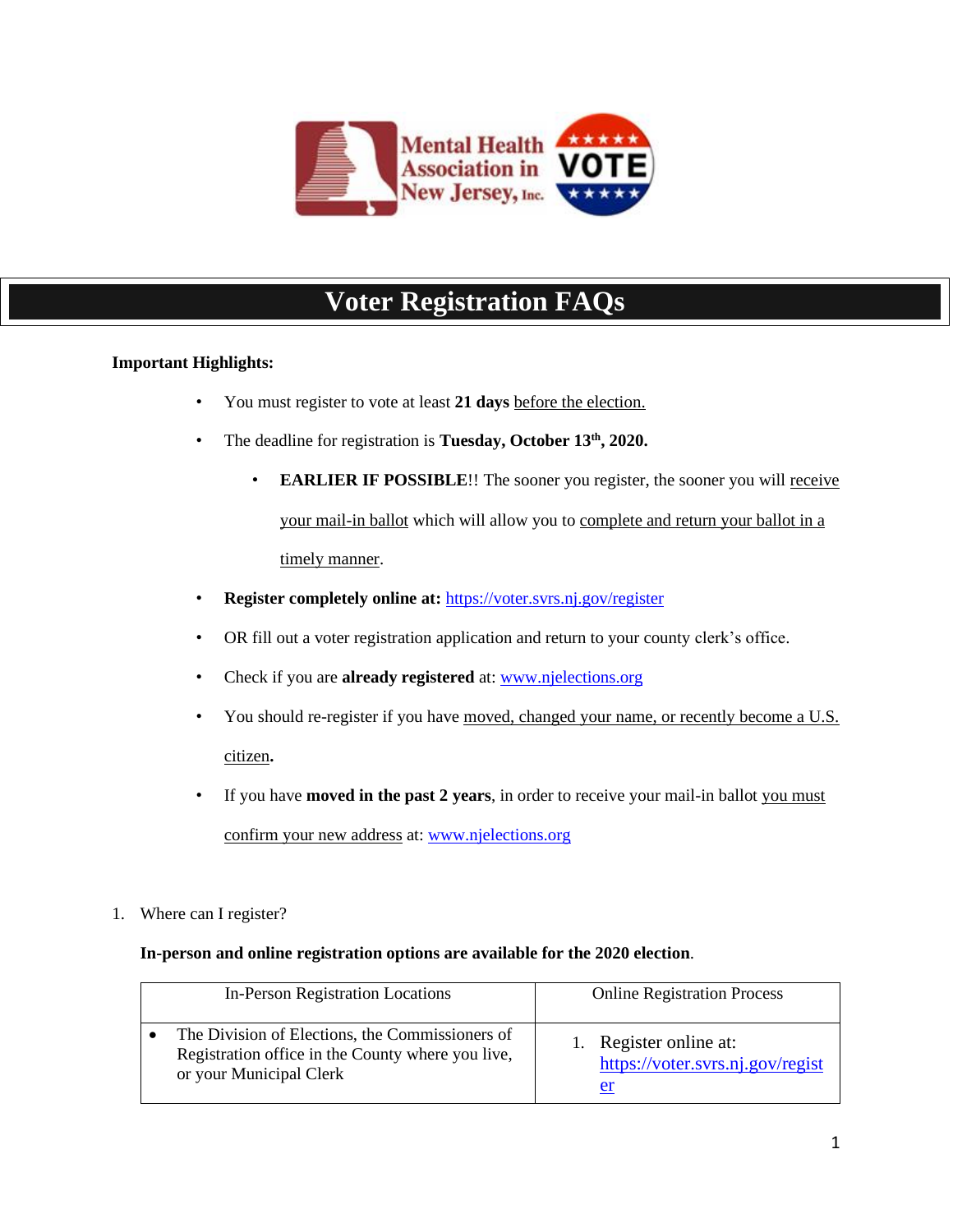|           | Find the office address of your County Election<br>Officials at:                | 2. | To register online, you will<br>need to provide either a   |
|-----------|---------------------------------------------------------------------------------|----|------------------------------------------------------------|
|           | https://www.nj.gov/state/elections/county-eo.shtml                              |    | current valid Driver's License,                            |
|           | Division of Motor Vehicle offices                                               |    | a non-driver Identification<br>Card issued by the NJ Motor |
|           | Find your local DMV at:<br>https://www.state.nj.us/mvc/locations/facilitylocati |    | Vehicle Commission, OR your<br>social security number.     |
|           | ons.htm                                                                         |    | <b>OR</b>                                                  |
|           | NJ Medical Assistance & Health Services Program                                 |    | 1. Download your county's                                  |
|           | WIC (Supplemental Food Program for Women,                                       |    | registration form at:                                      |
|           | Infant & Children)                                                              |    | https://nj.gov/state/elections/v                           |
|           |                                                                                 |    | oter-registration.shtml                                    |
|           | <b>Work First NJ Programs</b>                                                   |    | 2. Complete the form, providing                            |
|           |                                                                                 |    | all required information.                                  |
| ٠         | Division of Developmental Disabilities                                          |    | 3. Mail or deliver your                                    |
|           |                                                                                 |    | completed form to the County                               |
| $\bullet$ | Office of Disability Services - Department of                                   |    | <b>Commissioner of Registration</b>                        |
|           | Human Services - Public Offices                                                 |    | or your county's                                           |
|           |                                                                                 |    | Superintendent of Elections.                               |
|           | Armed Forces of the United States Recruitment<br><b>Offices</b>                 |    | You can find your location at:                             |
|           |                                                                                 |    | https://nj.gov/state/elections/c                           |
|           | Division of Vocational Rehabilitation Services -                                |    | ounty-eo.shtml                                             |
|           | Department of Labor                                                             |    |                                                            |
|           |                                                                                 |    | *Applications CANNOT be accepted                           |
|           | Commission of the Blind & Visually Impaired                                     |    | as faxed copies or an electronic                           |
|           |                                                                                 |    | transmission of a voter registration                       |
|           | County Welfare Agency or County Board of                                        |    | form since an original signature is                        |
|           | <b>Social Services</b>                                                          |    | required. The original forms MUST                          |
|           |                                                                                 |    | be mailed or delivered to your                             |
|           |                                                                                 |    | county's office.*                                          |

\*If you are not sure if you are already registered to vote, you can **check your registration** status

## at: [www.njelections.org\\*](http://www.njelections.org*/)

Simply click on the "**Am I Registered**" tab, enter your first name, last name, and date of birth, and

the website will tell you if you are or are not already registered to vote.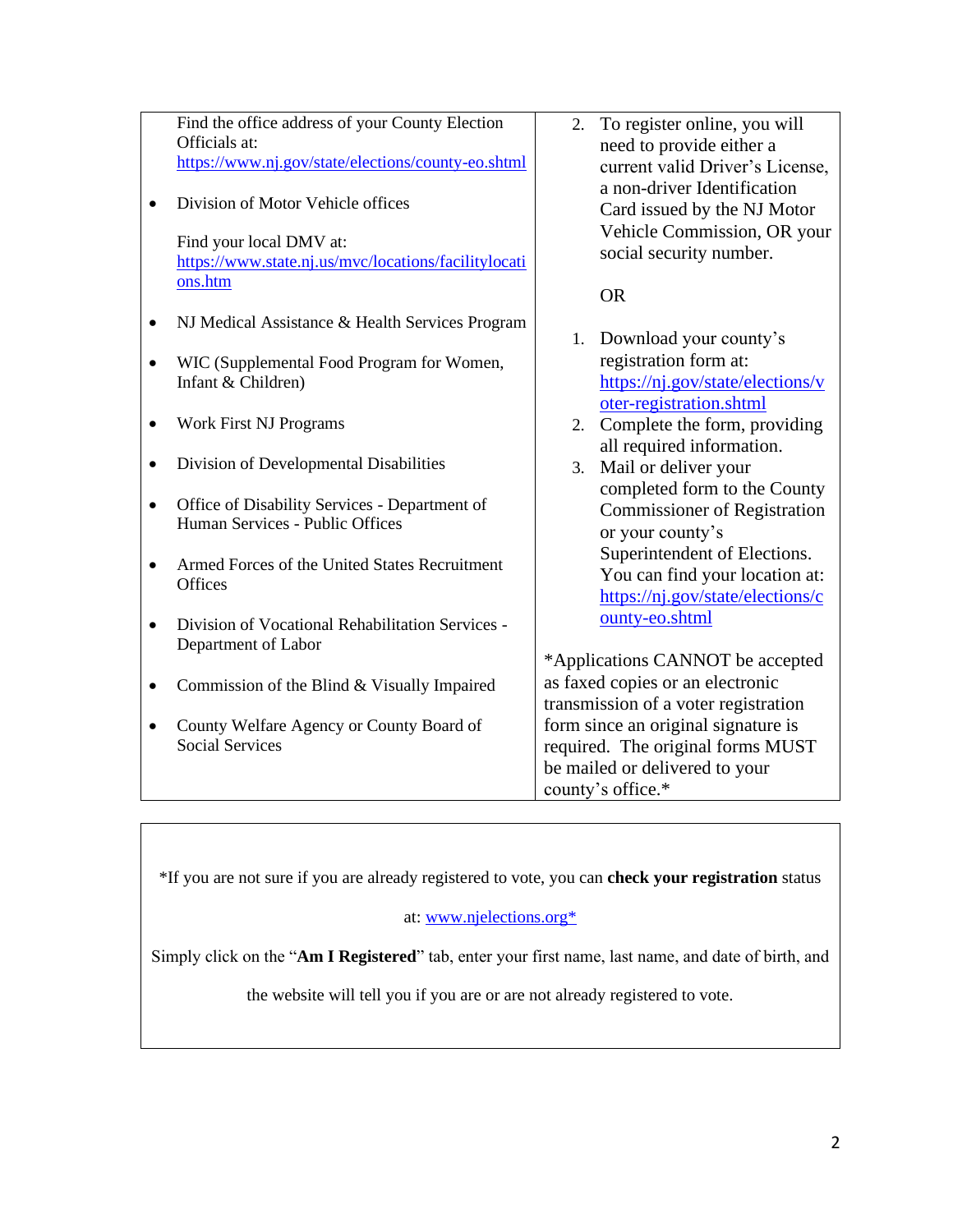2. What ID do I need to register to vote?

The voter registration process requires you to provide **one form** of any of the following identification:

- The Last Four Digits of your Social Security Number
- Your New Jersey Driver's License Number
- Your New Jersey non-driver ID number

If you **do not** have any of these IDs, you can provide a copy of **one** of the following with your registration application:

- 1. Current and Valid Photo ID (driver's license)
- 2. Document showing Proof of Address (current utility bill, bank statement, government check, or other government document that shows the name and address of the voter)
- 3. Can I register if I am not 18 but will be on Election Day?

Yes, you can! As long as you are a **U.S. citizen** and at least **17 years old**, you can register to vote. However, you **cannot vote** until you are 18 years of age and have been a resident of your county for 30 days prior to the election.

4. When is the last day to register?

**October 13<sup>th</sup>**, 2020 - Voters must register 21 days prior to election. This year, the election takes place on Tuesday, November 3<sup>rd</sup>, meaning that voters must register by Tuesday, October 13th. Voters can either **register in-person by October 13th or postmark their mail-in registration forms for October 13th** .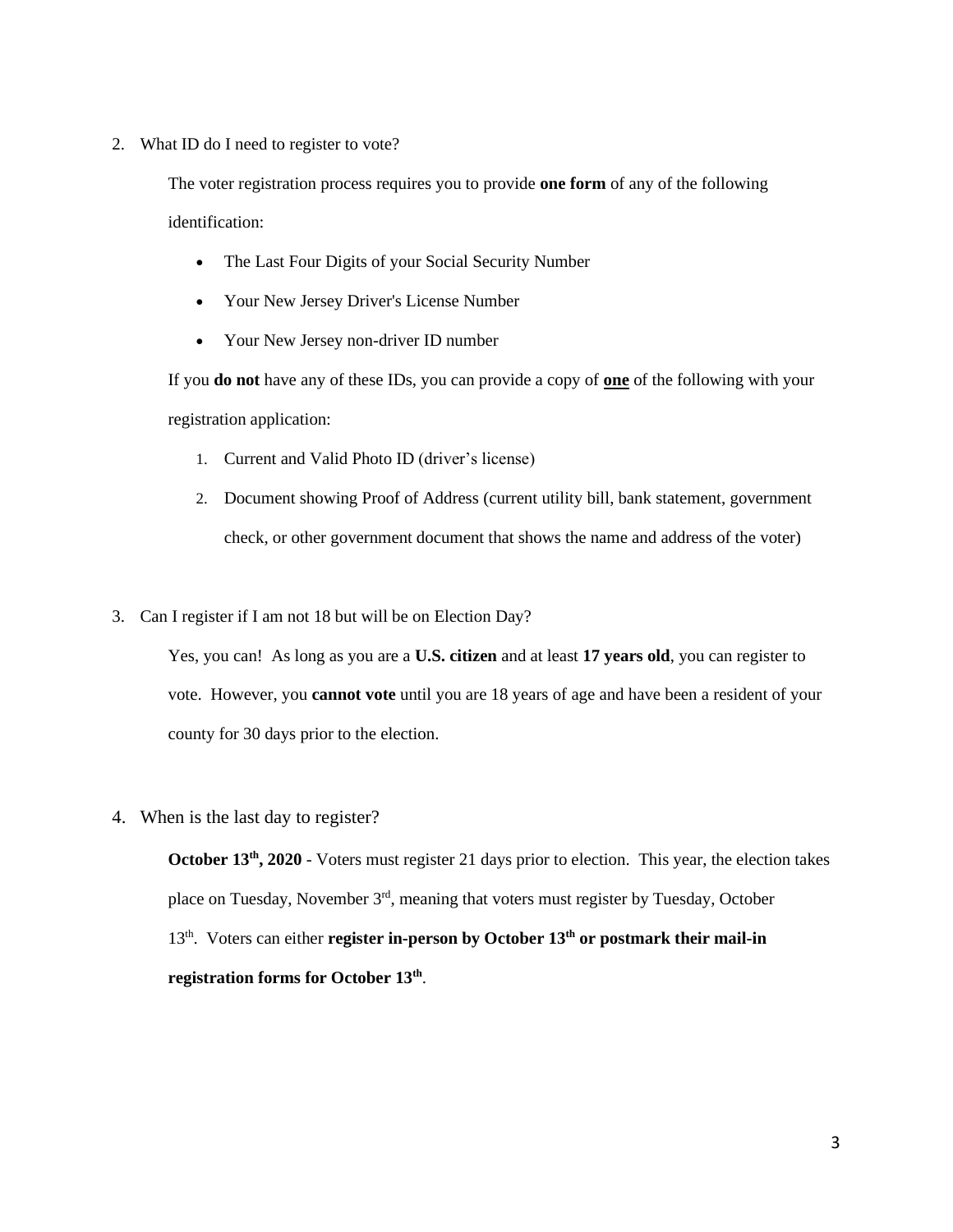#### **MAIL-IN BALLOTS**

#### **Important Highlights:**

- **New Jersey will be automatically mailing mail-in ballots to all registered voters.** This a new provision made exclusively for the November 2020 election, in an attempt to limit the number of people visiting in-person polling locations due to **the COVID-19 pandemic**.
- **You will automatically receive a mail-in ballot as long as you have registered to vote in the state of New Jersey**. You must register to receive a ballot!
- **Mail-in ballots work the same as traditional absentee ballots**, as they will allow all voters to cast their votes without visiting in-person polling locations.
- Traditional absentee ballots **WILL NOT** be used in the November 2020 election.
- It is encouraged that you **return your ballot AS SOON AS POSSIBLE.** This can be done **by mail** or by dropping it off in a **secure ballot box**; you can also return your ballot at **select in-person locations,** including polling locations and your County Board of Elections Office.
- 5. Who can and who cannot vote in the November  $3<sup>rd</sup>$  election?

In the state of New Jersey, there are a few restrictions regarding who can and who cannot vote in the upcoming election.

| <b>Persons who CAN Vote</b>                                                                                                                                                                                                                                                    | <b>Persons who CANNOT Vote</b>                                                                                                                                                            |
|--------------------------------------------------------------------------------------------------------------------------------------------------------------------------------------------------------------------------------------------------------------------------------|-------------------------------------------------------------------------------------------------------------------------------------------------------------------------------------------|
| People who have been convicted of<br>felonies CAN vote <b>AFTER</b> they have<br>completed their prison sentence.<br>Must re-register to vote, even if<br>$\circ$<br>registered before completing their<br>prison sentence.                                                    | People who have been convicted of<br>felonies CANNOT vote WHILE they are<br>serving their prison sentence.<br>They can vote following the<br>completion of their prison<br>sentence.      |
| People serving time for misdemeanors<br>or civil matters CAN register to vote and<br>vote from jail using a mail-in ballot.<br>Persons in hospitals CAN vote.<br>Being hospitalized is not enough<br>$\circ$<br>to take away someone's right to<br>vote. In order to take away | They <b>CAN</b> vote while they<br>$\circ$<br>complete their parole or probation<br>period.<br>People who are not legal citizens of the<br>U.S. with proof of citizenship CANNOT<br>vote. |
| someone's right to vote, the                                                                                                                                                                                                                                                   |                                                                                                                                                                                           |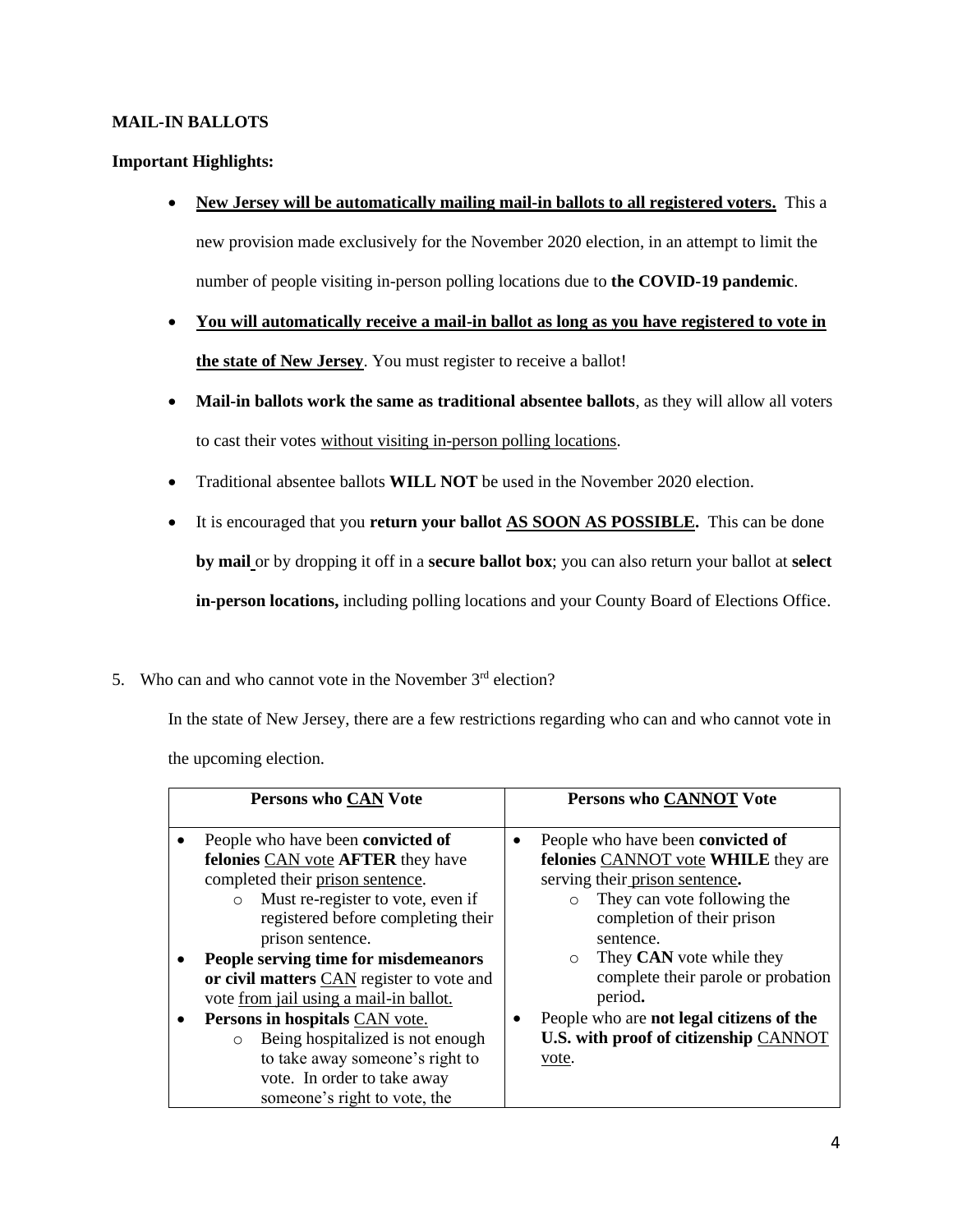|         | individual challenging the         |  |
|---------|------------------------------------|--|
|         | person's capacity must prove by    |  |
|         | clear and convincing evidence      |  |
|         | that the person does not have the  |  |
|         | capacity to vote.                  |  |
| $\circ$ | As per NJ law, people in hospitals |  |
|         | are allowed to <b>authorize</b>    |  |
|         | someone to drop off their          |  |
|         | completed ballot for them-this     |  |
|         | person will be asked to present ID |  |
|         | upon delivering the ballot.        |  |
| $\circ$ | Someone who has been placed in     |  |
|         | a psychiatric hospital has the     |  |
|         |                                    |  |
|         | right to vote unless it has been   |  |
|         | specifically revoked.              |  |
|         | College students CAN vote.         |  |
| $\circ$ | When registering to vote, you can  |  |
|         | list your dorm, off-campus         |  |
|         | address, or home address as your   |  |
|         | primary address to receive your    |  |
|         | mail-in ballot.                    |  |
|         | Homeless persons CAN vote.         |  |
| $\circ$ | When registering to vote, you can  |  |
|         | list a shelter, park, or any place |  |
|         | you usually stay as your primary   |  |
|         | address to receive your mail-in    |  |
|         | ballot.                            |  |
|         |                                    |  |

6. Can I vote by mail?

Yes! Due to concerns regarding the coronavirus pandemic, mail-in ballots are encouraged for voting in the 2020 election. In fact, **all registered New Jersey voters will be automatically mailed a mail-in (absentee) ballot by October 6th for the November 3rd 2020 election**.

- 7. What is the difference between an absentee ballot and a mail-in ballot?
	- \*Absentee ballots **WILL NOT BE USED** in the November 2020 election. \*
	- An **absentee ballot** is an official form that allows voters who are either unable or unwilling to visit in-person polling locations to still cast their votes in an election.
	- Normally, voters must complete an application to request an absentee ballot and provide a valid reason as to why they cannot vote in-person.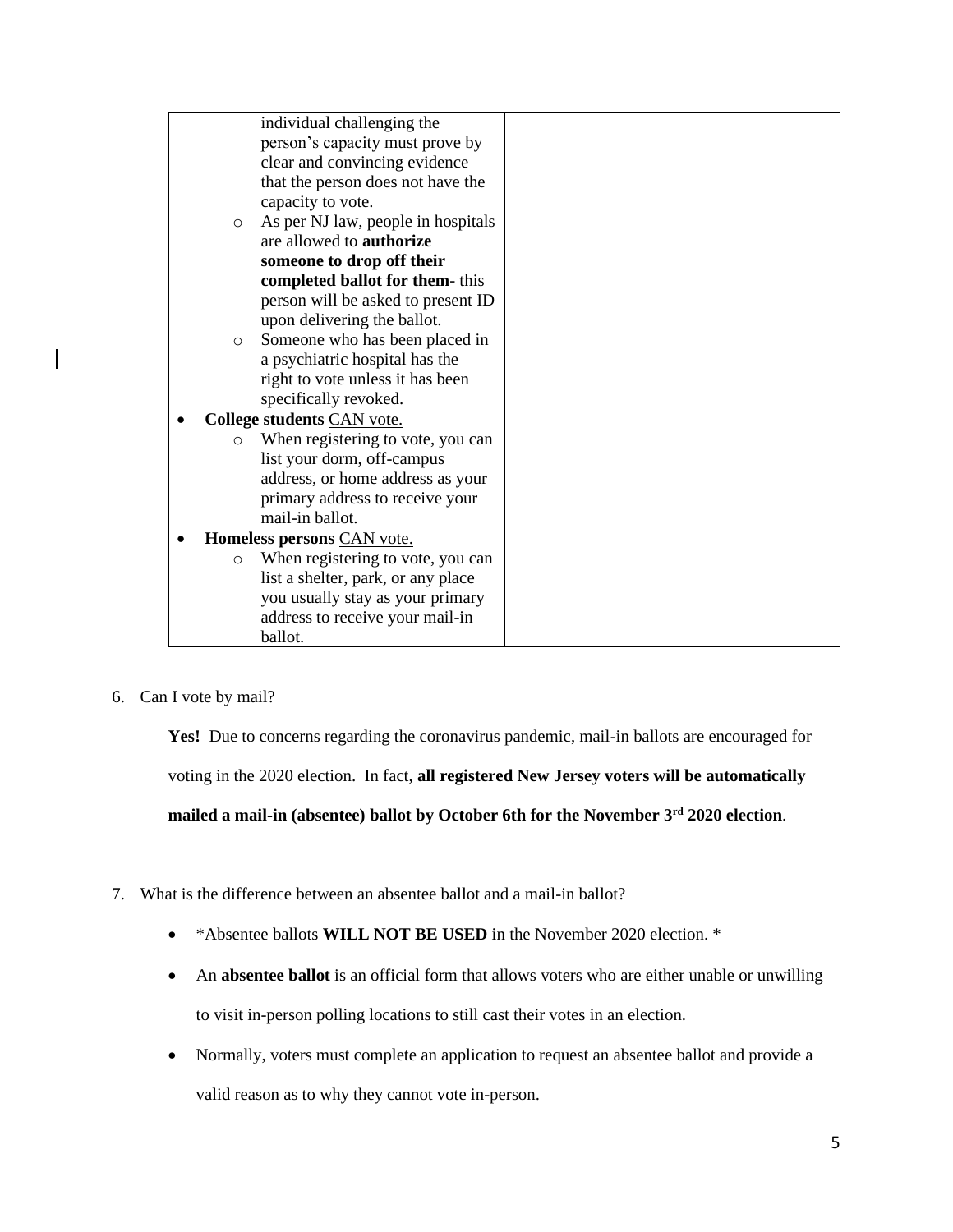- The **mail-in ballots** that will be sent out by the state of New Jersey for the November 2020 are a unique feature for this year's election. \***Due to the coronavirus pandemic, they are meant to limit the number of people voting in-person. \***
- **The mail-in ballots work the same as traditional absentee ballots** they will give all registered NJ voters the opportunity to vote without attending in-person polling locations, due to the health and safety concerns caused by the coronavirus pandemic.
- 8. How can I vote by mail?
	- The state of New Jersey will be automatically mailing vote-by-mail ballots to all registered NJ voters for the November 2020 election. **To vote by mail, you must complete your ballot (providing all required information) and return it either in-person or by mail.**
		- o If you need to register to vote and receive your vote-by-mail ballot, you can download your county's voter registration application here: [https://nj.gov/state/elections/voter-registration.shtml.](https://nj.gov/state/elections/voter-registration.shtml)
		- o If you need to update your address to receive your vote-by-mail ballot, you can do so here: <https://www.headcount.org/registertovote/>. You must update your address no later than **October 13th, 2020**.
	- In case you do not receive a mail-in ballot, it takes only a few minutes to request one online, which you can do at: [https://www.state.nj.us/state/elections/vote-by-mail.shtml.](https://www.state.nj.us/state/elections/vote-by-mail.shtml)
		- o You must select the ballot application for the county in which you currently live.
		- $\circ$  The ballot must be requested 7 days prior to the election, so the deadline to complete the request is **Tuesday, October 27th, 2020** for the upcoming November election.

NOTE: Due to the coronavirus pandemic, **New Jersey will be automatically sending mail-in ballots to all registered NJ voters for the November 3rd 2020 election**. While this provision may make it unnecessary to complete the mail-in ballot request online, completing the process is still easy and will further ensure that you receive your ballot.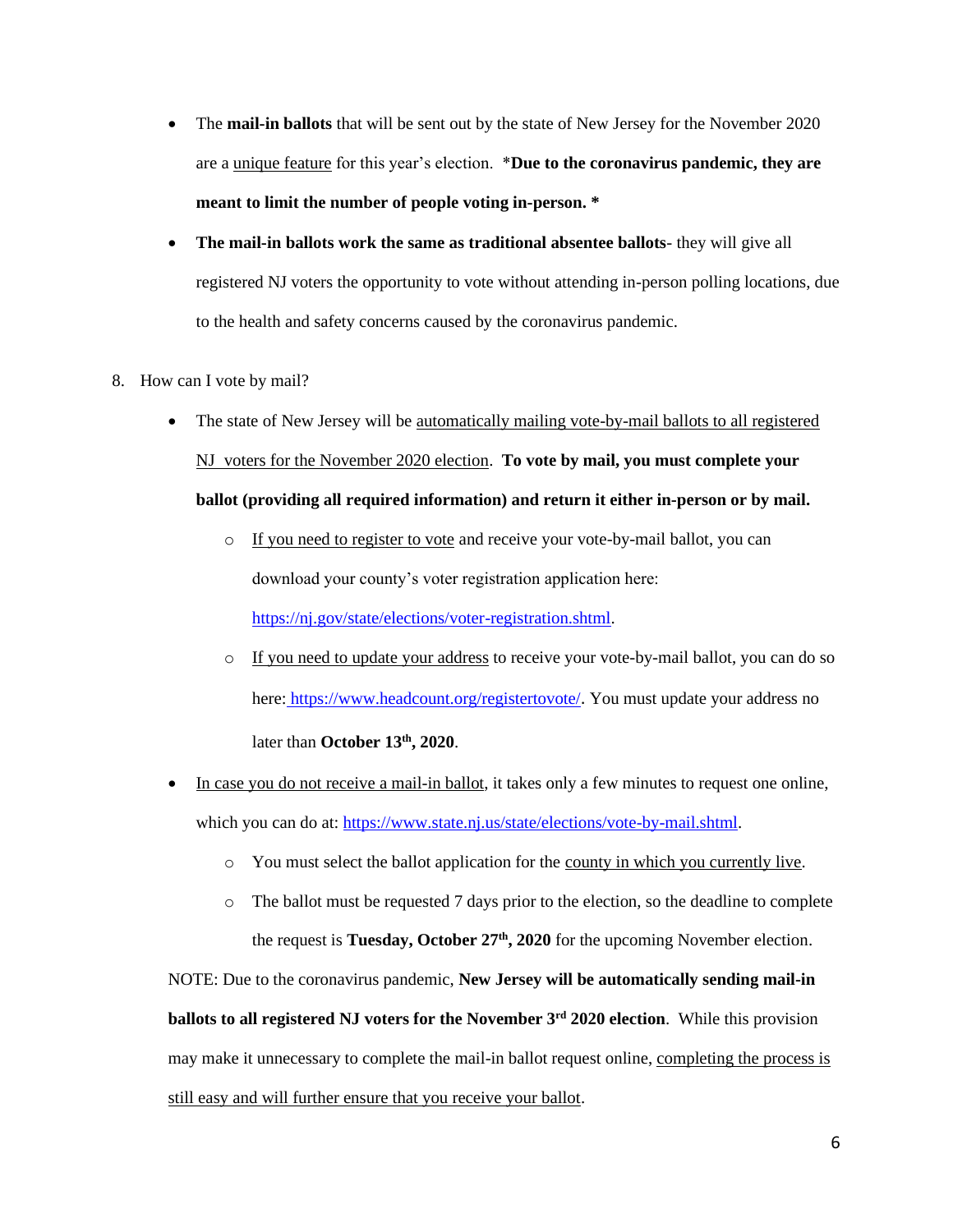9. How do I fill out my ballot?

The following are detailed instructions that will tell you how to complete, sign, and seal your mail-in ballot:

- 1. Completely color in the circles next to your choices in pencil, blue, or black ink. **DO NOT** put a **check** ( $\sqrt{ }$ ) or an "**X**" – the counting machine will not be able to read a check or an X.
- 2. Answer the three state ballot questions on the back of the ballot.
- 3. Fold the ballot and insert it into the **Certificate envelope**. This envelope will have a red bar on its flap and will say "Certificate of Mail-In Voter" with a signature line beneath it. Seal the envelope well.
- 4. Sign your name on the outside of the Certificate envelope the same way you would sign your name in the poll book and as printed on your ballot. \*If your name is printed on your ballot with your middle name or initial, you must include it in your signature. \* Do not rip off the Certificate flap.
- 5. If someone assisted you in filling out your ballot, that person must fill out and sign the assisted portion which is on the underside of the Certificate envelope flap.
- 6. Seal the Certificate envelope (**unsealed envelopes will be rejected**) and insert it into the 1<sup>st</sup> class postage paid return envelope. Make sure your return address and bar cade are visible through the envelope window. Make sure the envelope is sealed.
- 10. How do I have to sign my ballot? What if I sign my ballot incorrectly?

**You must sign your ballot with your name exactly as it is printed on your ballot.** If you normally use a nickname but your full name is printed on your ballot, you must sign your ballot with your full name.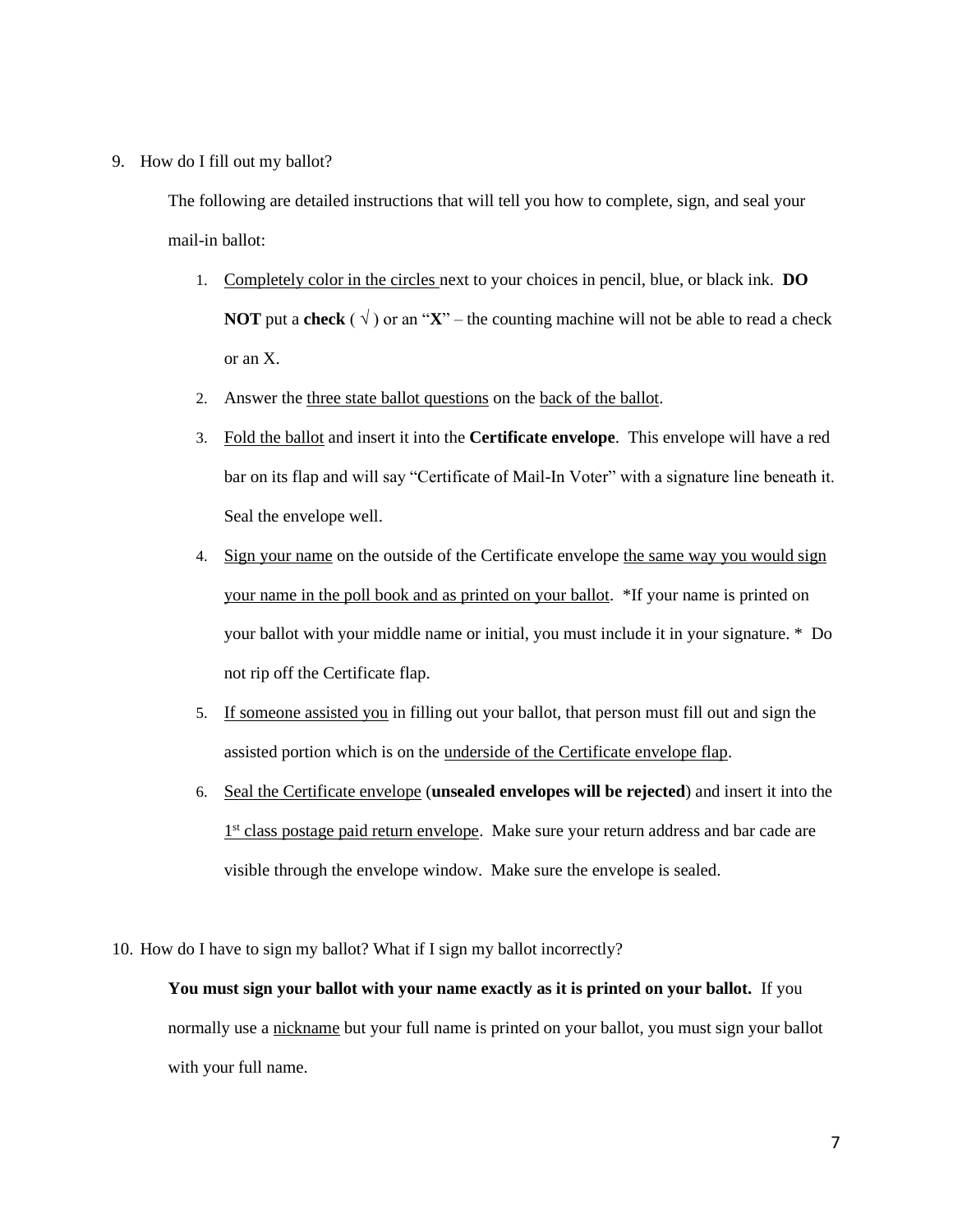You should try to sign your name using the same signature you have used when voting in past elections, or as you signed your driver's license. **Do not get creative with a new signature**- try to sign your name the same way you always have.

11. Can my mail in ballot be challenged?

Yes, it can. Mail-in ballots will begin being counted by your **County Board of Elections** on **October 23rd**. If you have not completed your ballot according to instruction, the election board can determine it to be **VOID**. If your signature is challenged, the election board must contact you by mail within 24 hours of receiving your ballot so you can complete a new signature form. This may be needed if your signature changed, if you registered online via signing a tablet, or if your ballot signature looks different. This will give the voter a chance to address their challenged ballot, and get their vote counted. This again demonstrates why it is critical to accurately sign, complete and mail the ballot as early as possible.

12. How do I return my completed mail-in ballot?

Mail-in ballots can be returned either **in-person** or by **mail**.

| <b>Returning Your Ballot In-Person</b>                                                                                                                                          | <b>Returning Your Ballot by Mail</b>                                                                                                                                                               |
|---------------------------------------------------------------------------------------------------------------------------------------------------------------------------------|----------------------------------------------------------------------------------------------------------------------------------------------------------------------------------------------------|
| Your County Board of Elections must<br>receive it before polls close on election                                                                                                | Your ballot must be:                                                                                                                                                                               |
| day, November 3rd.<br>You can drop your ballot off at:                                                                                                                          | <b>Postmarked</b> for Election Day,<br>1.<br>November $3rd$ , and received by the<br>County Board of Elections by<br>November 10 <sup>th</sup> .                                                   |
| Polling locations- between 6 am<br>$\bullet$<br>and 8 pm on Nov. 3rd<br>$\circ$ Find your local polling<br>location here:<br>https://voter.svrs.nj.gov/pol<br>ling-place-search | If your ballot is not postmarked, it<br>2.<br>must be received by your County<br>Board of Elections no later than 48<br>hours after the polls close on<br>Election Day, November 5 <sup>th</sup> . |
| Secure drop boxes- open 24/7 now<br>$\bullet$<br>until 8 pm on Nov. $3rd$                                                                                                       | If you would like to <b>track your ballot</b> to make<br>sure your vote is counted, you can do so at:                                                                                              |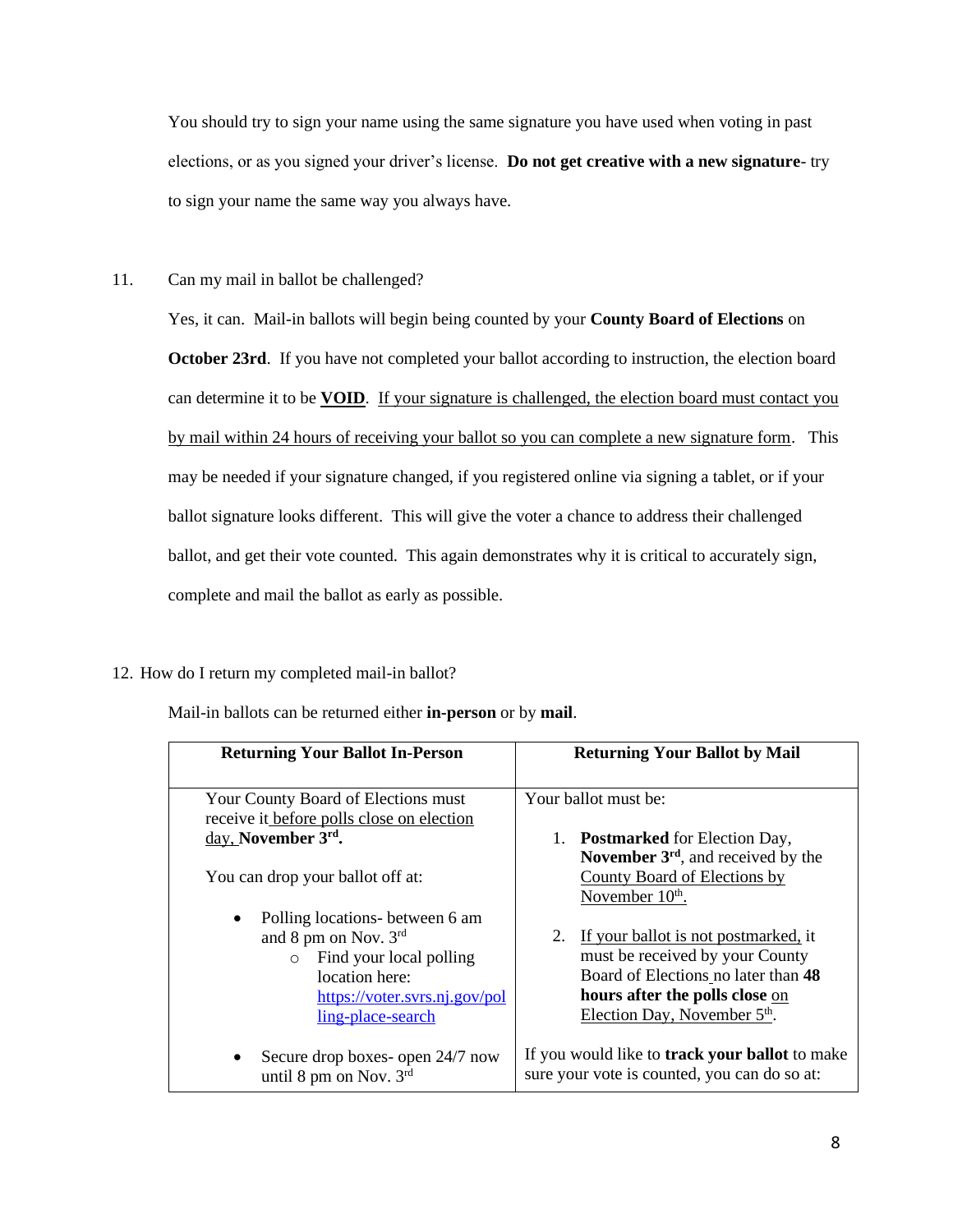| There are at least 10 secure<br>$\circ$<br>drop boxes located in each<br>county-you can find your<br>local drop box here:<br>https://www.state.nj.us/stat<br>e/elections/assets/pdf/electi<br>on-results/2020/2020-drop-<br>box-locations.pdf<br>There are cameras on the Ballot<br>boxes. | https://nj.gov/state/elections/vote-track-my-<br>ballot.shtml.<br>To track your ballot, you must first<br>$\bullet$<br>create a "My Voter Record" account,<br>which you can easily do by providing<br>your Voter ID, NJ Driver's License<br>Number, or the last 4 digits of your<br>Social Security Number. It is<br>suggested that you use your Voter ID.<br>You can easily find your Voter ID at: |
|--------------------------------------------------------------------------------------------------------------------------------------------------------------------------------------------------------------------------------------------------------------------------------------------|-----------------------------------------------------------------------------------------------------------------------------------------------------------------------------------------------------------------------------------------------------------------------------------------------------------------------------------------------------------------------------------------------------|
| County Board of Elections Office<br>Find your County Board of<br>$\circ$<br>Elections Office here:<br>https://www.nj.gov/state/el<br>ections/county-eo.shtml                                                                                                                               | https://voter.svrs.nj.gov/registration-<br>check.<br>You can also contact your County<br>Election Officials, and they can supply<br>you with your Voter ID.<br>More information about New Jersey's vote-by-<br>mail process can be found at:<br>https://www.state.nj.us/state/elections/vote-by-<br>mail.shtml                                                                                      |
| NOTE: You can vote by provisional ballot at your polling place on Election Day. However,<br>know that provisional ballots are counted after all other ballots, so this should be a last resort.                                                                                            |                                                                                                                                                                                                                                                                                                                                                                                                     |

13. Do I have to be away to get a mail-in ballot?

No! New Jersey **will not** require any voters to provide reasons for receiving a mail-in ballot for

the 2020 election.

14. How many stamps does the ballot take?

For the Nov 3, 2020 election, all New Jersey registered voters will be sent an absentee ballot with

**pre-paid return postage**- you do not need to attach your own stamps to the envelope to mail

your ballot. You can find out more about prepaid postage here:

<https://www.nj.gov/governor/news/news/562020/approved/20200814b.shtml>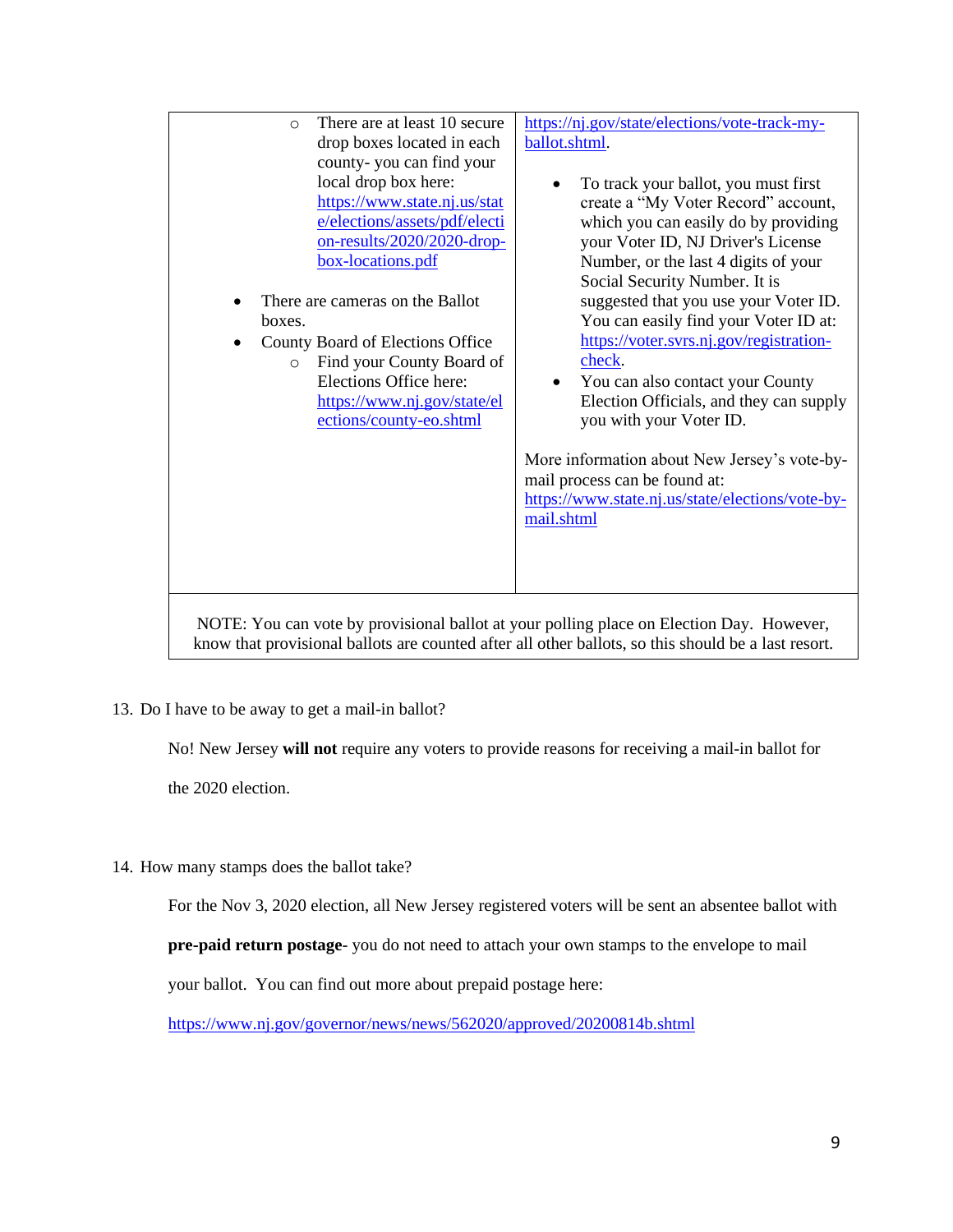15. What if I don't have a stamp, can I drop it off?

Yes! You can drop it off at your local **in-person polling location**, your **County Board of** 

**Elections Office**, or you can find **secure ballot drop box locations**.

- You can find your local polling location here: [https://voter.svrs.nj.gov/polling-place](https://voter.svrs.nj.gov/polling-place-search)[search](https://voter.svrs.nj.gov/polling-place-search)
- You can find your County Board of Elections Office here:

<https://www.nj.gov/state/elections/county-eo.shtml>

- You can find a ballot drop box in your county here: [https://www.state.nj.us/state/elections/assets/pdf/election-results/2020/2020-drop-box](https://www.state.nj.us/state/elections/assets/pdf/election-results/2020/2020-drop-box-locations.pdf)[locations.pdf.](https://www.state.nj.us/state/elections/assets/pdf/election-results/2020/2020-drop-box-locations.pdf)
- 16. Do I need to show my ID at the polls?

If you registered to vote in New Jersey, **you may be required to present valid ID** only if you are voting for the first time or your registration is incomplete. You can use any ID from this list:

- o Valid New Jersey Driver's License
- o Valid US Passport
- o Store Membership Card
- o Rent Receipt
- o Valid Employee ID
- o Valid Student ID
- o Valid Military ID
- o Valid New Jersey Non-photo Driver's License
- o Sample Ballot mailed to you
- o Valid New Jersey Vehicle Registration
- o Bank Statement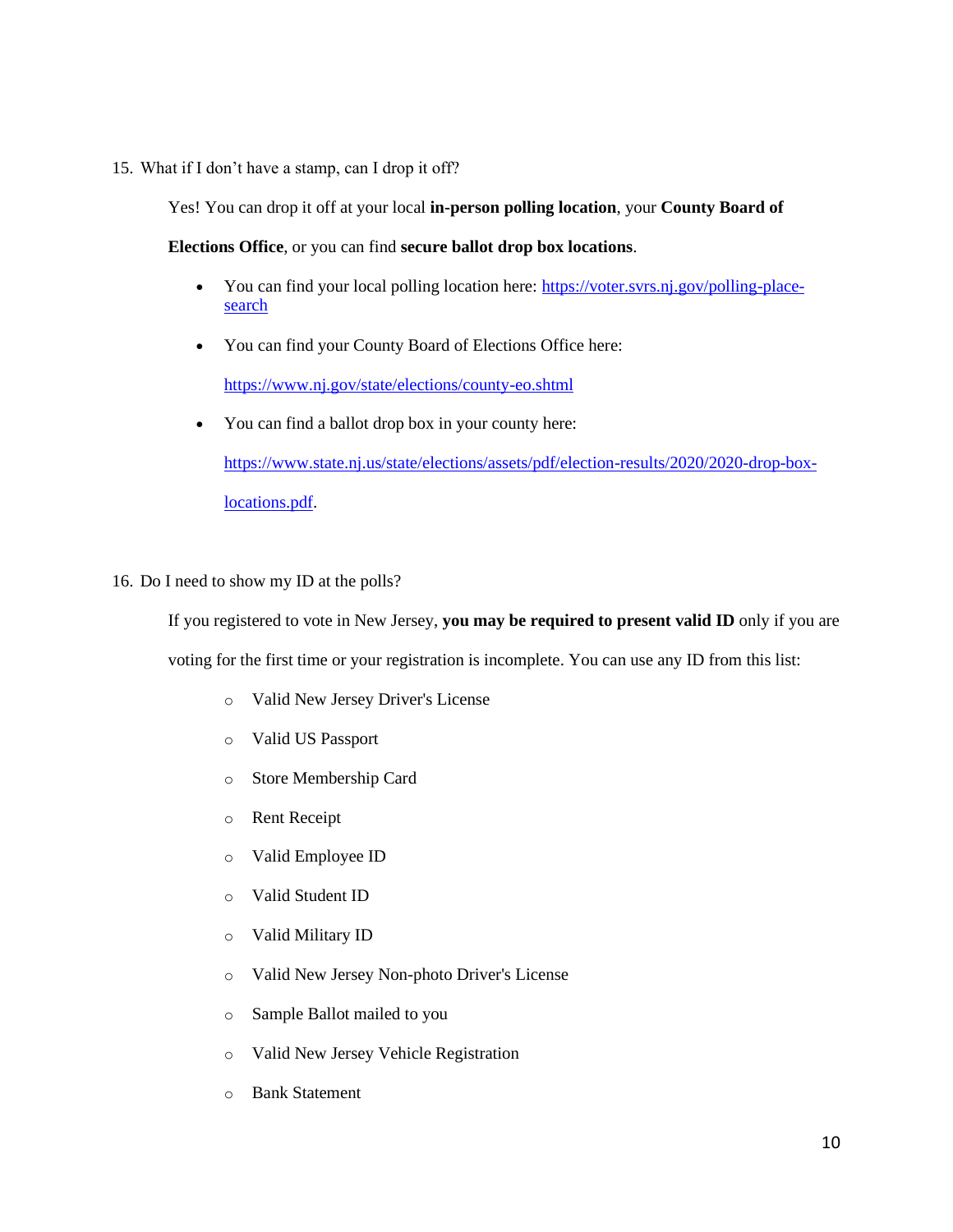If you are dropping off your mail-in ballot in-person, **you will be required to present valid ID** and will **sign a record** maintained by your county, which accounts for all mail-in ballots personally delivered to the site at which you dropped off your ballot. You may present any of the following IDs when delivering your ballot in-person:

- o Valid New Jersey Driver's License
- o Any official ID that carries your full address and your signature
- 17. Will in-person polling locations be offered for people who do not want to vote by mail?

#### **In person polling locations will be open on voting day for voters to drop off their ballots**.

You can either return your ballot by dropping it off to in-person locations or by mail. Even though you cannot vote at in-person polling locations, you can drop your ballot off at polling locations on the day of the election between 6 am and 8 pm. Voting machines will only be available to people who have a disabilities that prevents you from completing a paper ballot.

#### 18. Can my family member or another authorized person drop off my mail in ballot?

- **There are conditions where an authorized person can drop off on your behalf**. These conditions are very specific and should be detailed by the authorities on the final Mail-In ballot you are sent.
- If someone else drops off or mails your ballot without following specific instructions, it could potentially be considered **invalid** – it is safest to drop off your own ballot if you are able to do so.
- NOTE: As stated on New Jersey's official mail-in ballots, **no person** is permitted to serve as a bearer for more than **THREE** qualified voters in an election. This means that no one can drop off more than three completed ballots to secure drop boxes or to in-person drop-off locations.